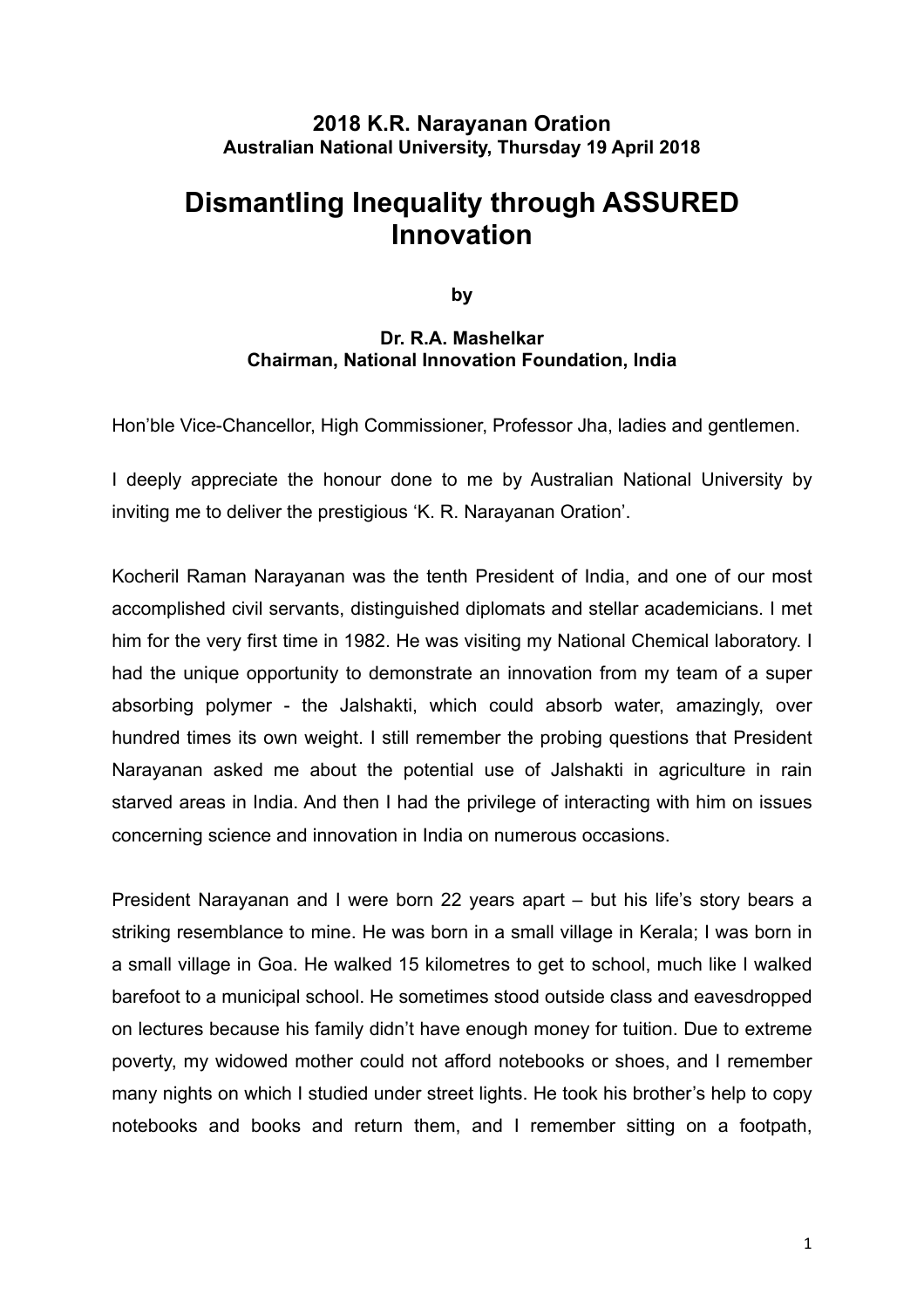borrowing books from a kind bookstall owner, quickly reading them and returning them.

In fact, we both even share the turning point of our academic lives. Both of us were Tata scholars. We both left India, only to return when we were fairly young with a zeal to do more for our homeland, he at the age of 27 and I, at the age of 32.

President Narayanan once said *"I see and understand both the symbolic as well as the substantive elements of my life. Sometimes I visualise it as a journey of an individual from a remote village on the side-lines of society to the hub of social standing. But at the same time I also realise that my life encapsulates the ability of the democratic system to accommodate and empower marginalised sections of society."*

You can see how right he was. I would have had to leave studies despite standing 11th among 1,35,000 students in Maharashtra at the matriculation exam in 1960. But it was the Tata scholarship of 60 rupees per month for six years that helped me study. In 1960, when I used to go to Bombay House, Tata headquarters to collect that sixty rupees a month, if someone would have said that you and Ratan Tata, the head of the Tata family, will be among the only seven Indians from the time of establishment of American Academy of Arts & Science in 1870, who would be elected as Foreign Fellows of that Academy; or that you both will sign the Academy's Fellows book one after the other on the same page on 15 October 2011, I would not have believed it.

And here is yet another validation of what President Narayanan had said.

On 30 March 2000, one of the highest civilian honours in India, Padmabhushan, was bestowed on both me, a Tata scholar, and Ratan Tata, head of the house of Tatas. By whom? President Narayanan, another Tata scholar. This was the best endorsement of President Narayanan's remarks about moving from the `side-lines of the society to the hub of social standing'.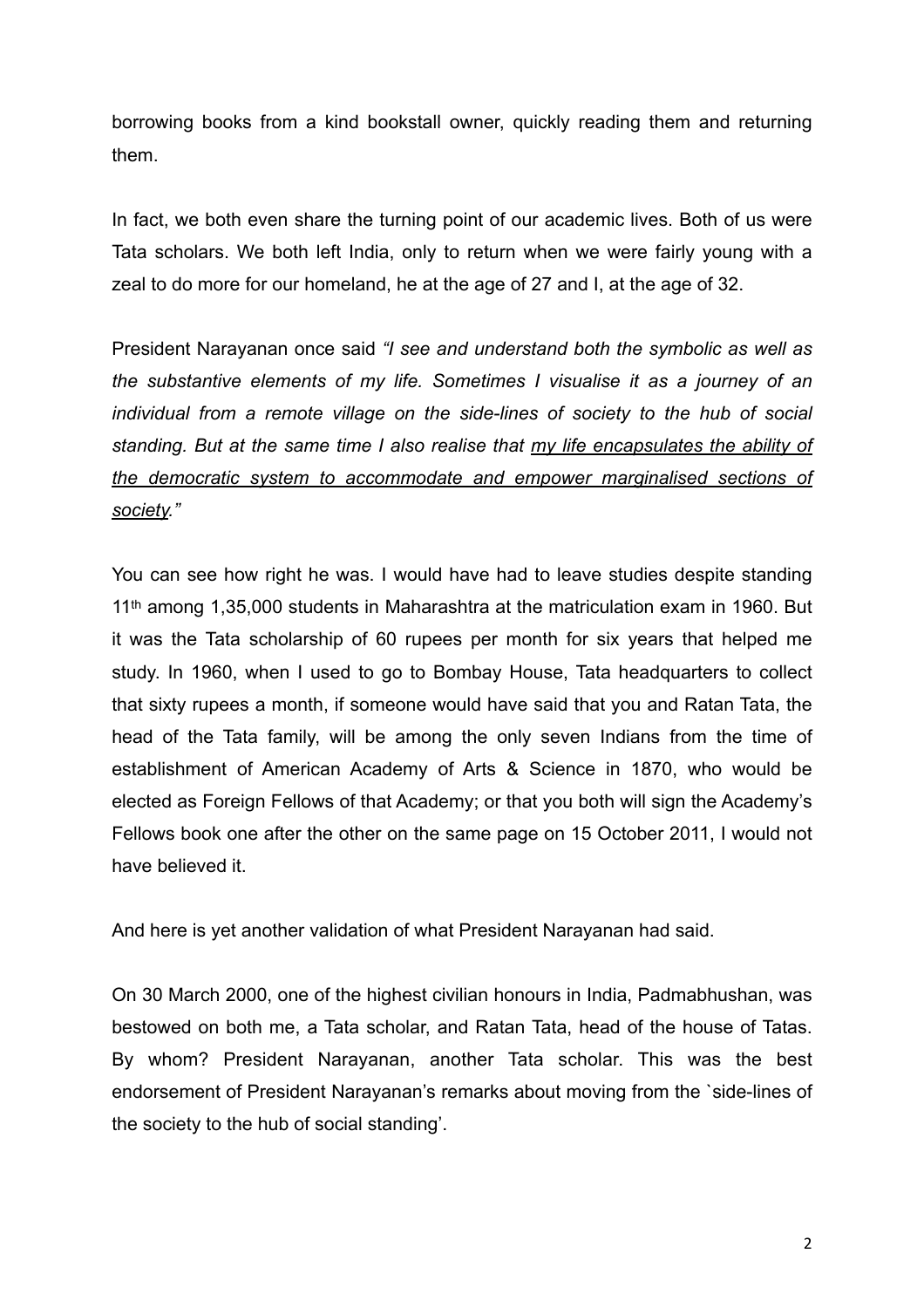### **CSR 1.0: Doing well and doing good**

Tata scholarships that President Narayanan and I received were a direct result of the sense of corporate trusteeship that Tatas had always demonstrated. Perhaps it is not widely known that world's first ever charitable trust was set up by Jamsetji Tata in 1892, a long time before the Andrew Carnegie Trust (1901), Rockefeller Foundation (1913), the Ford Foundation (1936) and the Lord Lever Hulme Trust (1925).

The establishment of these trusts was driven by the Tatas' belief in giving back to the people what came from the people.

As J.R.D. Tata had once said, *"The wealth gathered by Jamsetji Tata and his sons in half a century of industrial pioneering formed but a minute fraction of the amount by which they enriched the nation. The whole of that wealth is held in trust for the people and used exclusively for their benefit. The cycle is thus complete. What came from the people has gone back to the people many times over."*

The meaning of such philanthropy has changed over the years. What was considered as corporate trusteeship is now being called Corporate Social Responsibility (CSR). The Tatas did CSR, since they considered it to be their moral responsibility. The Government of India has recently legislated that 2% of the net profits earned by the corporates must be spent on CSR. I would call this as CSR 1.0. Here, part of the surplus wealth goes back to people, either by free will (as in the case of charitable or foundations trusts) or because of the need to comply with government legislation (like India's CSR Act). So I would consider CSR 1.0 as `doing well and doing good'. This means after one has done `well' by amassing wealth, one turns to doing `good', by setting up charitable trusts or foundations.

What I wish to propose is CSR 2.0; not replacing CSR 1.0 but complementing it and bringing a far greater impact by touching the lives of millions. I call this as `doing well by doing good'. This means `doing good' itself becoming a `good business'.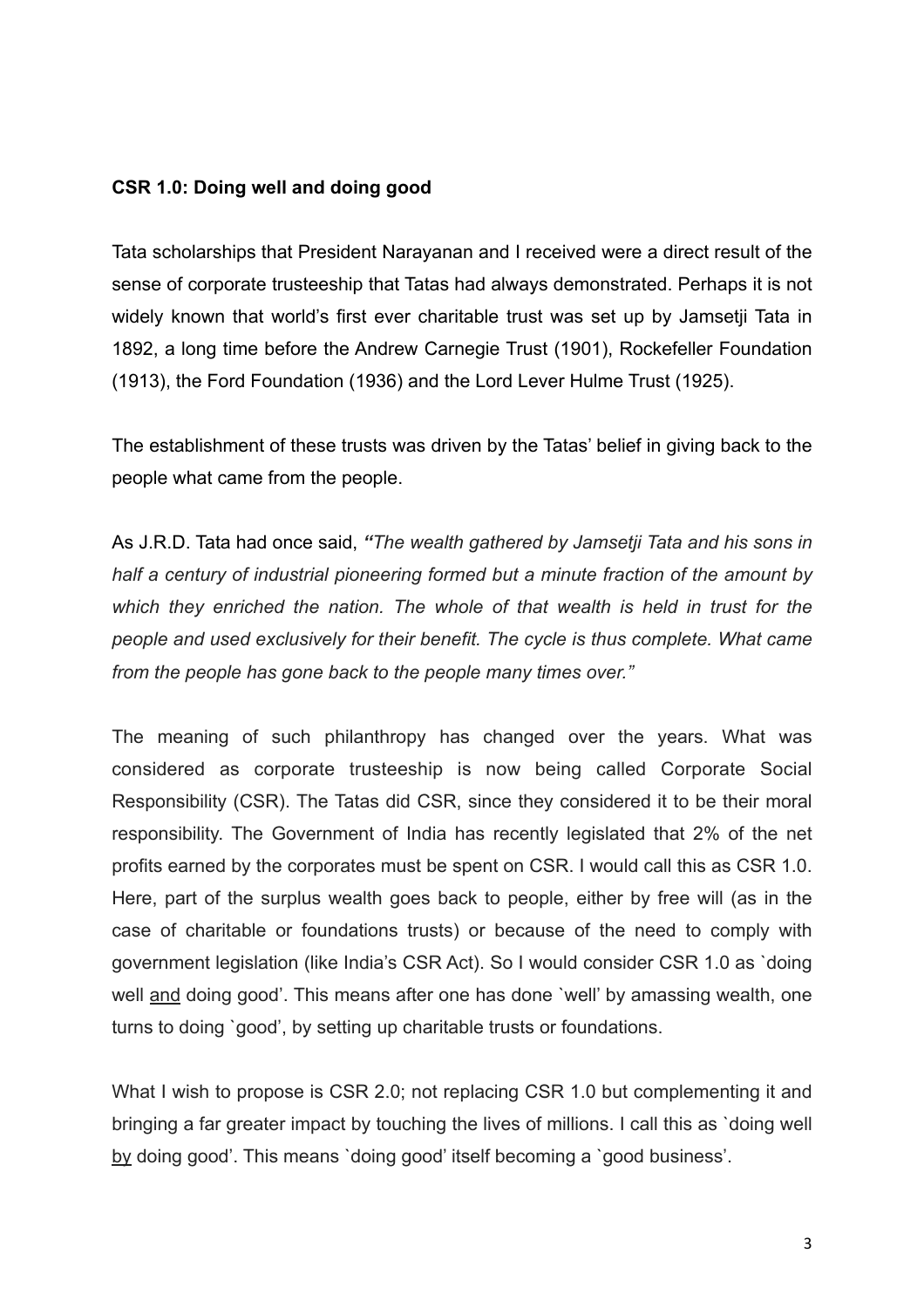But why should doing good be considered important? The answer is simple – because rising inequality is one of the greatest challenges of our time. Income inequalities, for instance, create access inequalities, which leads to social disharmony. However, reducing income inequalities takes generations. Can we do the magic of creating access equality despite income inequality? Yes, we can – through CSR 2.0.

#### **CSR 2.0: Doing Well by Doing Good**

How do we achieve CSR 2.0? We have to make a change in the way we do business, a change in which we the policy makers think, the way in which we do science, etc. I will talk about the why, what and how of CSR 2.0 through which enterprises can `do well by doing good'.

#### **What do Indian businesses need to do to achieve CSR2.0?**

I propose that private sector can do well by doing good, if they adopt an ASSURED innovation strategy.

For me, ASSURED stands for the following:

- A (Affordable)
- S (Scalable)
- S (Sustainable)
- U (Universal)
- R (Rapid)
- E (Excellent)
- D (Distinctive)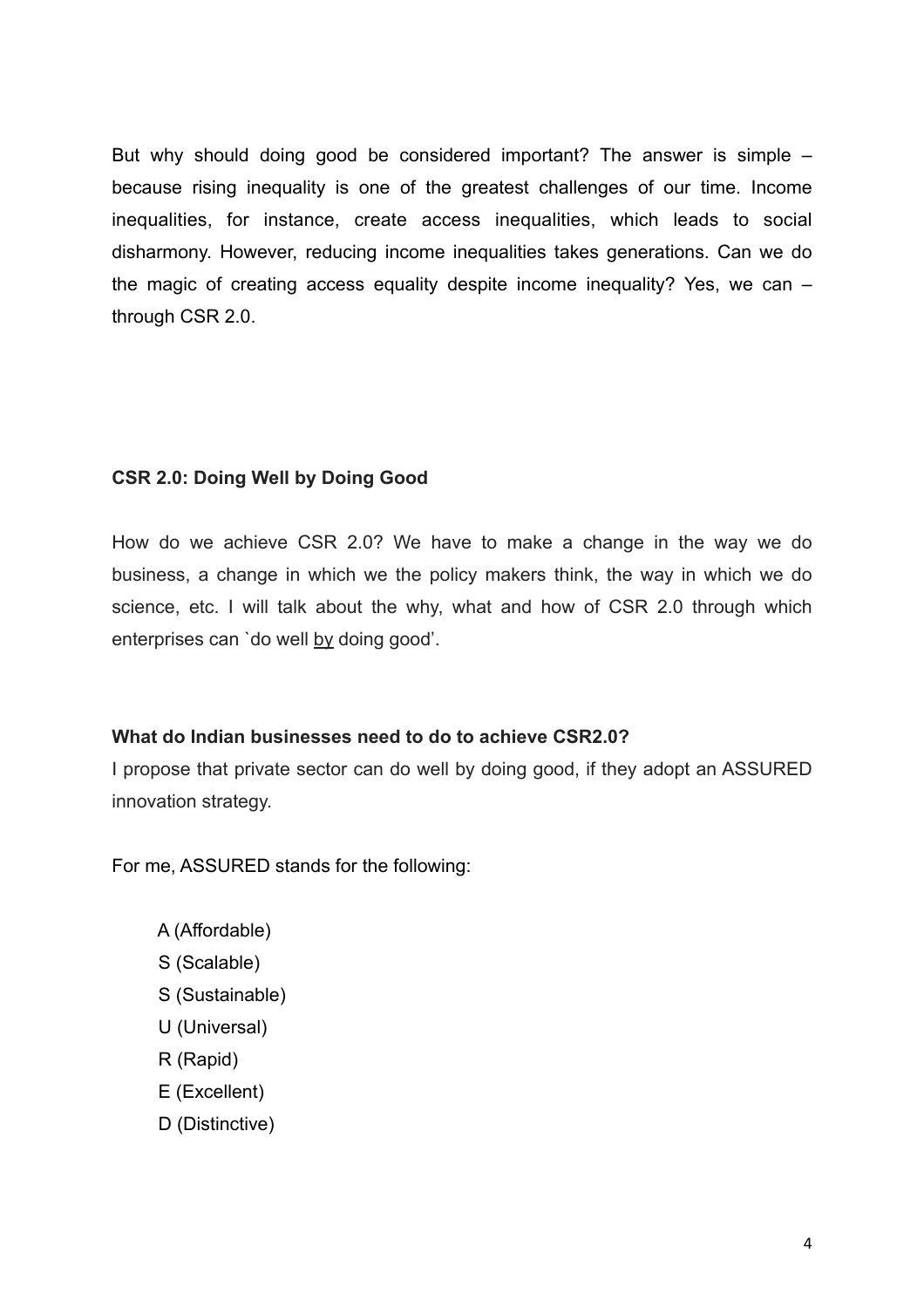A (Affordability) is required to create access for everyone across the economic pyramid, especially the bottom. "Affordability" obviously depends on the target consumer's position in the economic pyramid, the type of product, and its value and the opportunities it may help create. But for the 2.6 billion people in the world earning less than US\$2 per day, such affordable products cannot just be "low-cost" but must be "ultra-low-cost". Such extreme reduction targets require disruptive and not just incremental innovation.

S (Scalability) is required to make real impact by reaching out to every individual in the society, not just a privileged few. Depending on the product, the target population may only be a few hundred thousand, or a few million, though in some cases, it may reach hundreds of millions. We will cite examples of each.

S (Sustainability) is required in many contexts; environmental, economic and societal. In the long term, ASSURED innovation must promote affordable access by relying on basic market principles with which the private sector works comfortably, and not on continued government subsidies or procurement support. The crucial importance of this feature is obvious: higher output, better competition (i.e., competition induced by market-oriented players and not intermediated by political actors), lower cost to taxpayers, and  $-$  most importantly  $-$  the critical market check that ensures inclusive products provide a good value to consumers and represent a genuine social undertaking. It must be noted that the principle of long-term sustainable production does not negate – rather helps to highlight – the critical role of the government to establish and maintain a well-functioning innovation ecosystem capable of producing ASSURED innovations at a socially optimal level.

U (Universal) implies user friendliness, so that the innovation can be used irrespective of the skill levels of an individual citizen across the economic pyramid.

R (Rapid) means speedy movement from mind to market place. Acceleration in inclusive growth cannot be achieved without speed of action matching the speed of innovative thoughts.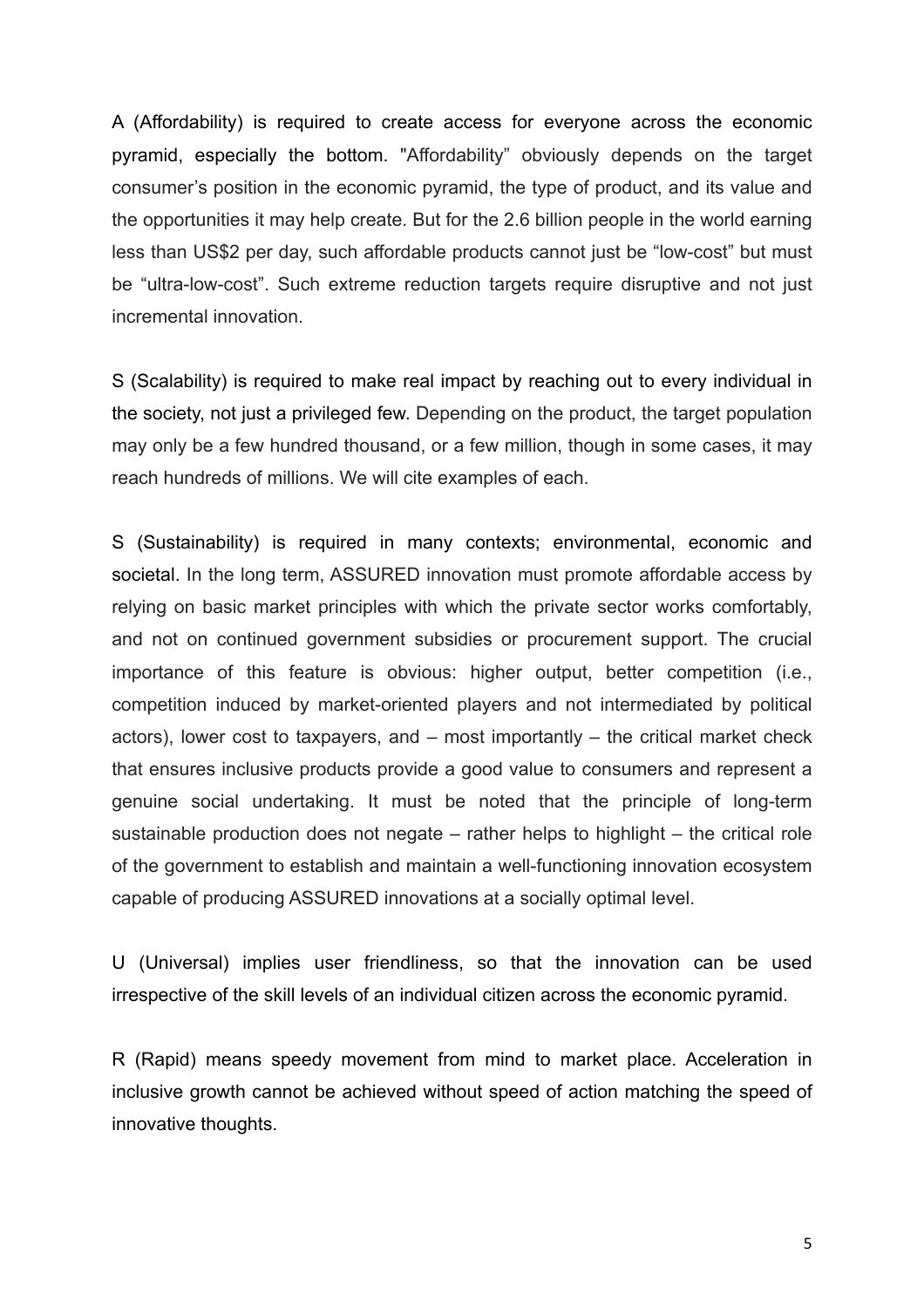E (Excellence) in technological as well non-technological innovation ( such as business model) , product quality, and service quality is required, not just for the elite few but for everyone in the society, since the rising aspirations of resource-poor people have to be fulfilled.

D (Distinctive) is required, since one does not want to promote copycat, 'me too' products and services. In fact, we should raise our ambitions and make D as in `disruptive', which will be truly game changing.

Achieving all the individual elements of ASSURED Innovation looks seemingly impossible but not necessarily so as we show now.

Let us ask some challenging questions:

- Can we make high speed 4G internet available at 10 cents per GB, and make all voice calls free of cost – that too in a large and diverse country like India?

- Can we make high-quality but simple breast cancer screening available to every woman, that too at the extremely affordable cost of \$1 per scan?

- Can we make a portable, high-tech ECG machine which can provide reports immediately and that too at the cost of 8 cents a test?

- Can we make an eye imaging device that is portable, non-invasive and costs 3 times less that conventional devices?

- Can we make a robust test for mosquito-borne dengue, which can detect the disease on day 1, and that too at the cost of \$2 per test?

Amazingly, all this has been achieved in India, not only by using technological innovation but also non-technological innovation.

### **ASSURED Indian Innovation**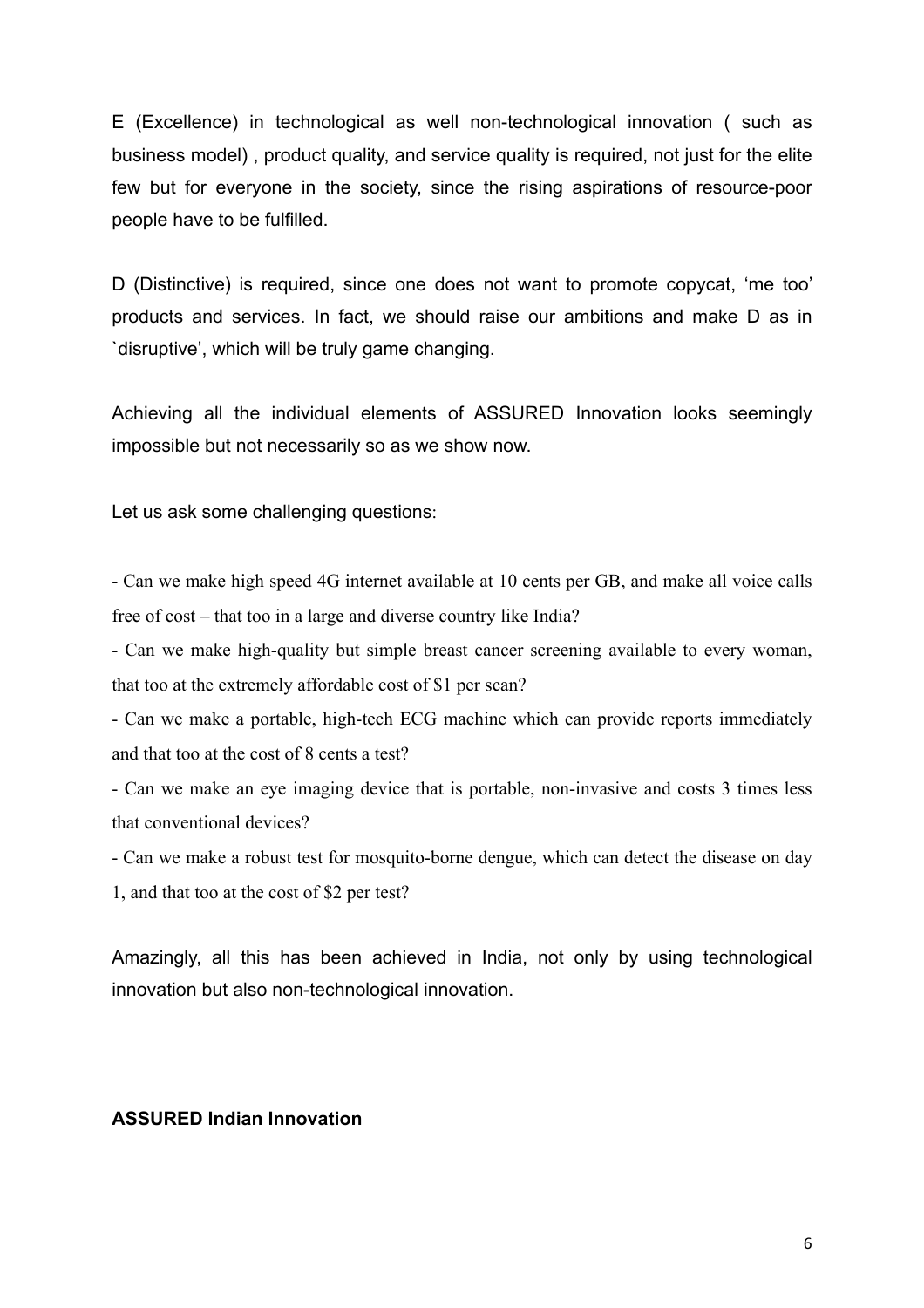An exemplar in ASSURED innovation has been recently very successfully demonstrated by Indian private sector.

One of India's early successes was the mobile revolution. In the two decades from 1995 to 2014, about 910 million mobile phone subscribers were added – the numbers are incredible in themselves, but especially so if you consider that this was 18 times the number of landline connections in 2006 when landline subscriptions peaked at 50 million. The era of 'trunk calls' and ISD and STD booths had come to a definitive end. Thanks to liberalisation, the private sector rose to the occasion and innovation flourished in devices, processes, and business models, among others. It represented a joint victory for the public sector, for private enterprise and for people.

Despite India's impressive achievements, the benefits of the digital revolution were not shared by all, thus creating the 'digital divide'. In spite of having a phone and a telecom connection, many could not afford to actually make calls. Some of you may have heard of the Indian term 'jugaad' – the Oxford dictionary defines it as "a flexible approach to problem-solving that uses limited resources in an innovative way." So Indian jugaad came to the rescue and people began using 'missed calls' to communicate. Many a parent, spouse and loved one signalled that they have arrived at their destination by giving a missed call to their anxious relatives and friends. Restaurants that catered to students started 'missed call ordering' – the students would place a missed call, and the restaurant would call them back and take their meal orders. In fact, an entire marketing field called Missed Call Marketing was born.

Look around yourself today, and you will see that the situation has changed drastically. Competition in the Indian telecom sector reached a fever pitch in 2016 with the entry of Reliance Jio Infocomm Ltd., or Jio. Today, millions of Indians enjoy the benefits of free voice calling and extremely affordable (10 cents per GB!) highspeed 4G internet using their Jio connections. Communication behaviours are changing across India as we speak, with the focus shifting from exchanging information to expressing emotion.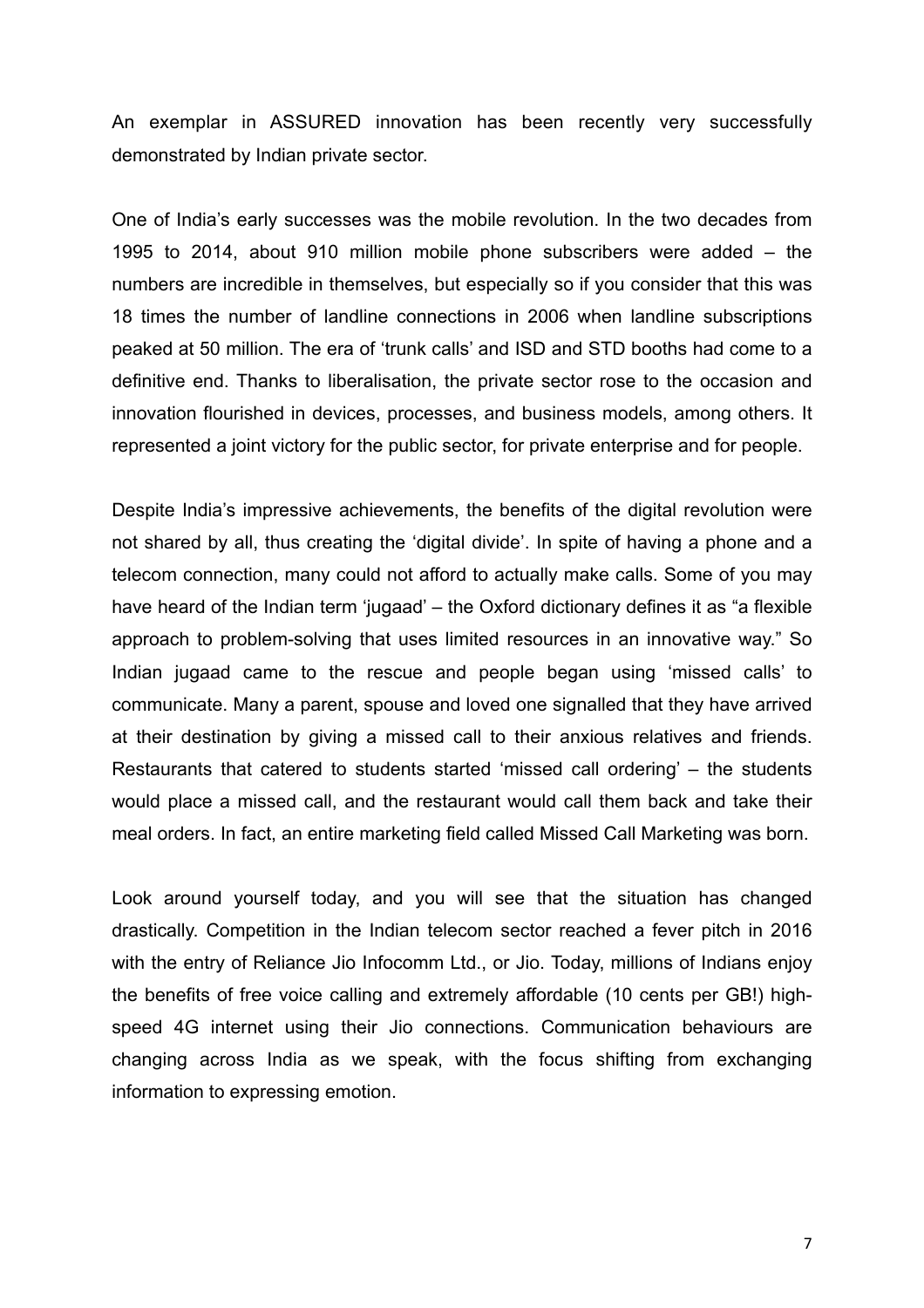One incredible example is that of speech and hearing impaired people using video calls to communicate with each other in sign language. Earlier, they were confined to using SMS and other texting apps. This transformation has happened through myriad technological, product and business model innovations at Jio.

One of the most important innovations at Jio was its configuration- Jio's greenfield LTE network is the first countrywide deployment of VoLTE or voice over LTE in India. Jio has a 4G LTE network with no legacy 3G or 2G services, making it the only network in the world with this configuration. This unique configuration allowed Jio to offer free voice calls to any network across the country – at a time when it accounted for the majority of revenue for other telecom operators. Jio also did away with national 'roaming charges', marking the first time in India's history that the length and breadth of the nation are truly connected.

There are many other product, business model, process and service innovations at Jio, which fulfil all the elements of ASSURED innovation. Consider this: Jio fasttracked Aadhaar-based eKYC (Know Your Customer) roll-out across thousands of stores. This allowed SIM activation in under 5 minutes! Before Jio, the activation process usually took hours if not days and racked up significant costs for the telecom companies. Each one of its over 100,000 telecom towers erected was pre-fabricated and consumes 3 times less power than conventional towers. Other equally important infrastructure development included 250,000 route kilometres of fibre optic cables laid, done using high-tech machines that laid the fibre deep underground with minimal surface disturbance just by drilling two holes.

The JioPhone is an Indian innovation  $-$  by Indians, for Indians  $-$  and is offered effectively free of cost to customers. It is a feature phone that again fulfils all the elements of ASSURED innovation and allows users to benefit from access to the internet. I am convinced this will fast track access to high speed internet across the country and empower each Indian to enhance their quality of life.

All these efforts have risen India's rank from #155 just one year ago to #1 today in global mobile internet usage and India now has one of the most competitive telecom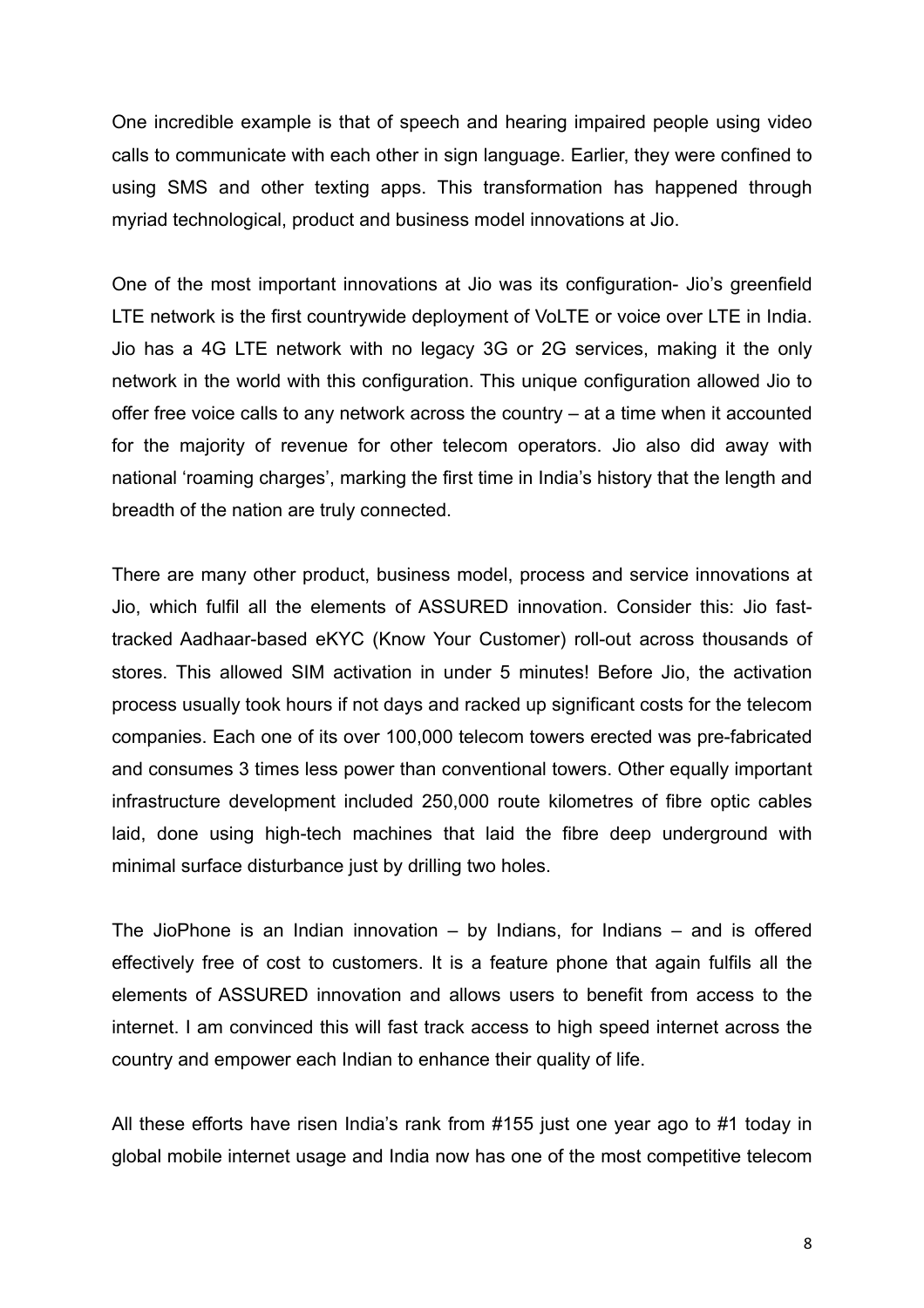networks anywhere in the world. More importantly, Jio has moved India from missed call to video call, a shift from *Jugaad* to systematic innovation. Jio is a true exemplar in ASSURED innovation.

You will say, but this is doing good for the people of India. But is Jio doing well? Is it making a profit? Yes, it is. In the very second quarter of operations, it has turned profitable. So this is indeed a case of doing well by doing good.

# **Young Innovators Doing Well by Doing Good**

Now one might say, a company like Reliance has deep pockets, so they could do it. What about small businesses? What about start-ups? Yes, they can also aspire to do well by doing good, and many of them do.

Let me illustrate the point by talking about some winners of the Anjani Mashelkar Inclusive Innovation Award – an award I instituted in my mother's name for innovations that will do good to the society at large, not just a privileged few.

The awardees are those who believe in not just 'best practices', but 'next practices'. And most importantly meet those tough criteria of ASSURED innovations that represent 'affordable excellence', breaking the myth that 'affordability' and 'excellence' cannot go together. Let me talk about young Indian startups with their hearts in the right place and how they are proving that all this is indeed possible!

In 2015, breast cancer replaced cervical cancer as the leading cause of cancer deaths among women in India. In India alone, almost 200 million women aged 35 to 55 do not undergo necessary annual breast exams which could potentially save their lives. Worldwide, this number is even higher. Late stage detection is the main reason behind breast cancer deaths. So how can we ensure that women in every corner of India – in fact, the world – undergoes breast cancer screening?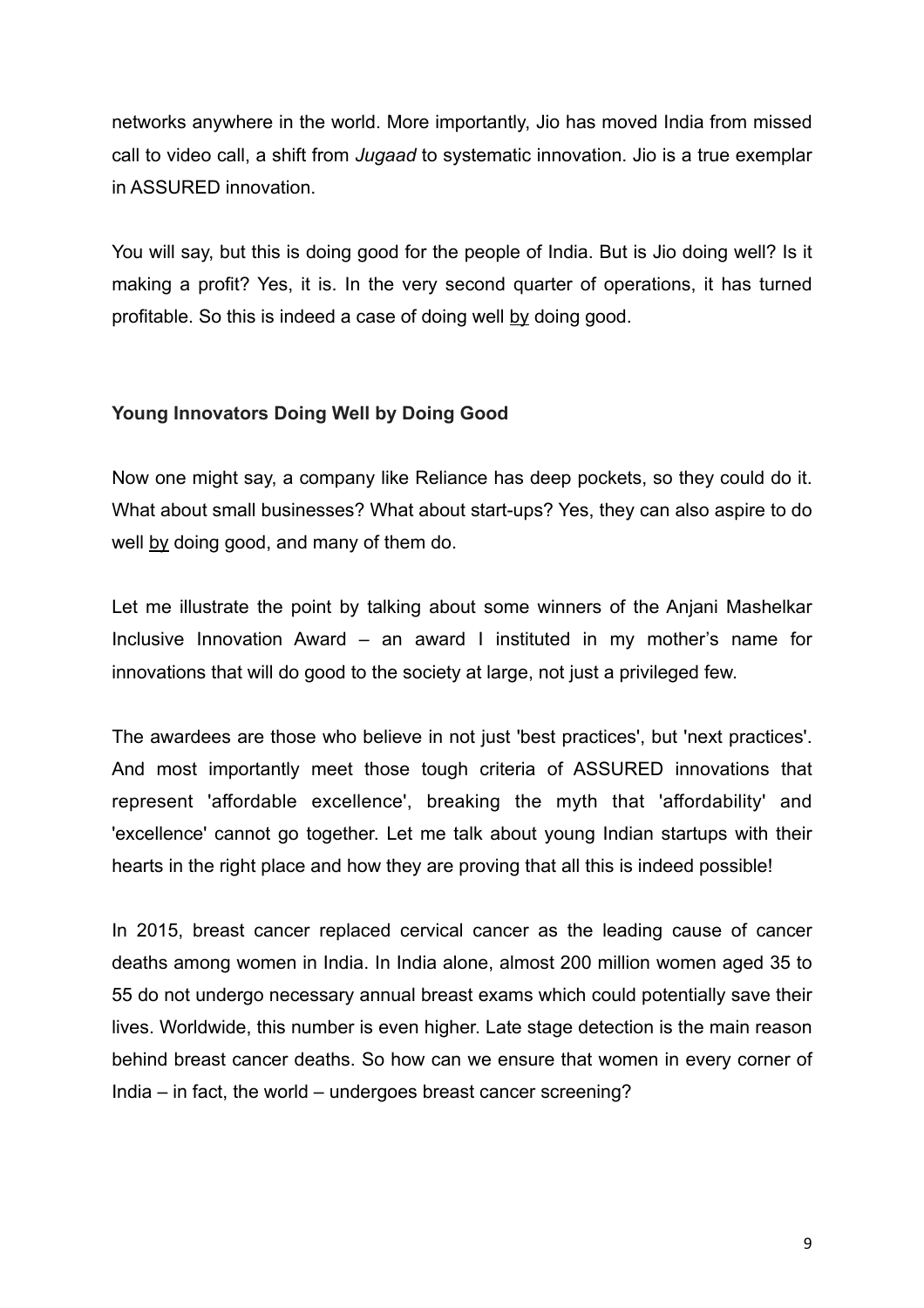UE LifeSciences led by Mihir Shah has developed a handheld device that is used for early detection of breast tumours. It is simple, accurate, and affordable. It is painless because it is non-invasive. Mammography and radiation are eliminated. Screenings are safe, pain-free and private. They have also deployed an innovative pay-per-use model – instead of targeting direct sales – which can empower doctors in every corner of the country to start screening women for breast cancer at the earliest. The device is US FDA cleared and CE marked. It is operable by any community health worker. And it only costs an amazing Rs. 65 (\$1) per scan!

But UE Lifesciences is not only doing good, it is also doing well. In the last year or so, the device has earned nearly 1 million dollars in revenue and received purchase orders totalling nearly 2 million dollars. The company has also entered into a strategic partnership with GE Healthcare for marketing and distribution of iBreastExam across more than 25+ countries in Africa, South Asia and South-East Asia and benefit more than 500 million women. Most recently, it was launched in Botswana with a local partner.

This example is not a one-off success story. Here is another: cardiovascular diseases are predicted to be the largest cause of death and disability in India by 2020. Amidst the rising incidents of cardiac diseases – even among younger people – there is a pressing need to affordably, speedily and accurately monitor the heart health of Indians. This has been achieved by another awardee, Rahul Rastogi, who created a portable match box size 12- lead ECG machine. The cost is just Rs. 5 (8 cents) per ECG test. His company created a disruptive high-tech innovative solution for personal cardiac care – the 'Sanket' electrocardiogram (ECG) device.

Sanket is a credit card-sized heart monitor, which acts like a portable ECG machine, making it possible to monitor the heart condition, making it as simple as monitoring the body temperature. The high-tech 12-lead ECG recorder connects to a smartphone wirelessly, and displays and records ECG graphs on a smartphone. The ECG report can be shared instantly with a doctor via e-mail, Bluetooth or message. The affordable device marks a dramatic shift in the way we approach cardiac care – doing away with expensive ECG machines, distant hospitals or laboratories, and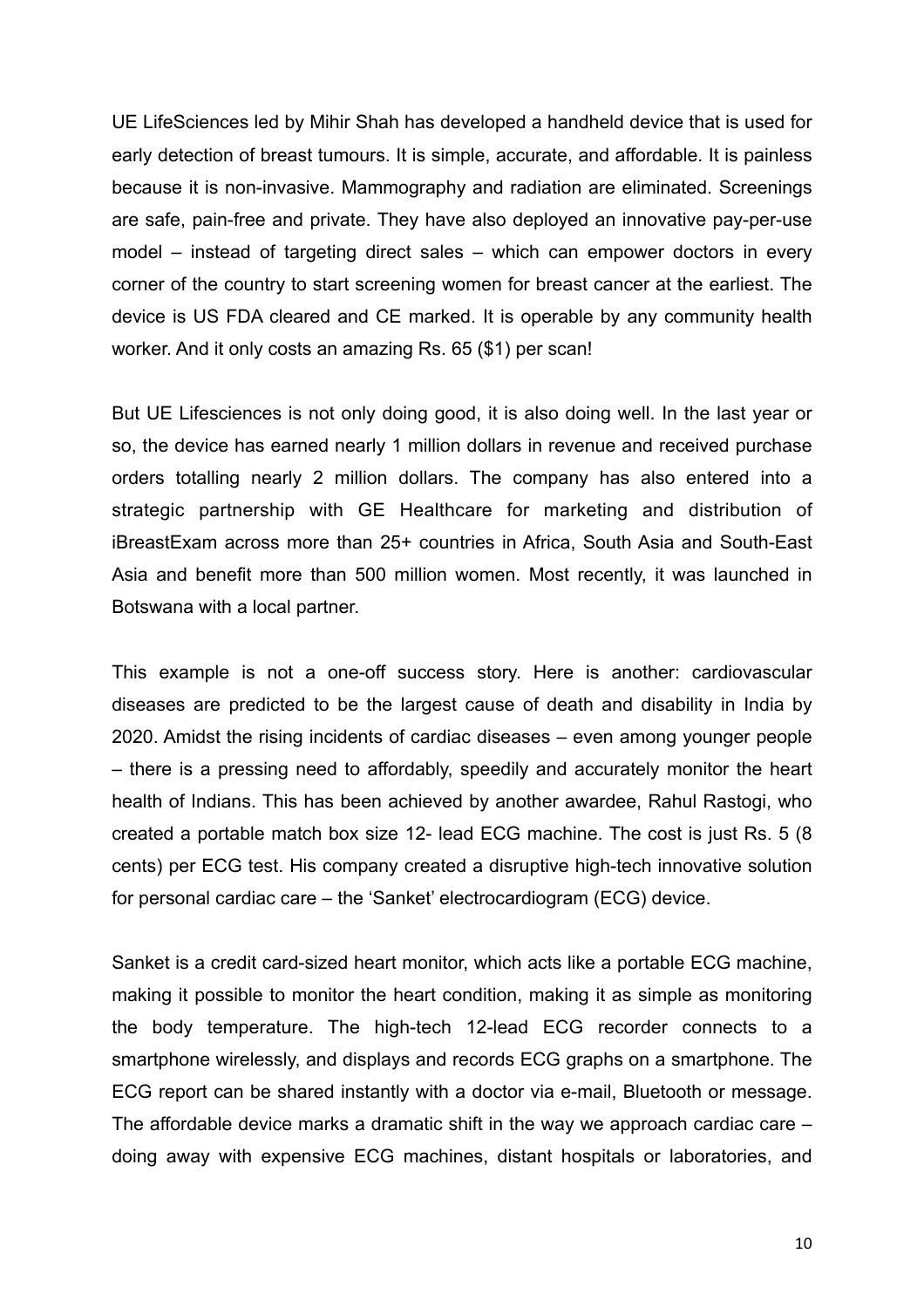skilled technicians. Sanket has filed multiple patents and is all set to bring about a revolution in cardiac care and disrupt this space.

Most recently, they partnered with Tata Trusts to deploy 45 devices in clinics in Tripura for quick screening and diagnosis of cardiac diseases. In the remote and hilly state of Tripura, regular screening would have been virtually impossible.

And then there is the third Anjani Mashelkar Inclusive Innovation Awardee, 3nethra, an eye screening device.

It is so sad that 80% of all blindness is avoidable or curable. India is home to the largest number of vision impaired individuals – but it is not just a numbers problem. The problem of preventable blindness is fraught with challenges such as the significantly low number of properly trained ophthalmologists, lack of awareness, unscalable solutions and inadequate reach which in turn magnifies the problem manifold. Adding to these challenges are problems of cost and accessibility barriers for diagnostic services.

Eye screening device 3nethra provides a portable and cost-effective solution. The innovation comes at a cost that is one fifth of a regular ophthalmic screening device and one that can be operated by a minimally trained operator. It is an intelligent, portable, non-invasive, non-mydriatic ( meaning not requiring eye dilation) low cost device that helps in pre-screening of five major eye diseases, namely, cataract, diabetic retinopathy, glaucoma, defects in the cornea & refractive errors with a powerful inbuilt auto detection software.

It is a combination of robust hardware with cloud based computing and sophisticated image analysis solutions. The unique feature of the product is its versatile functionality – detection of five common eye problems in a single screening, automated analysis and report generation; and cloud based storage of individual data, all rolled into a single, compact machine. Today, they have 1,700 device installations across 26 countries and have touched 2 million lives.

11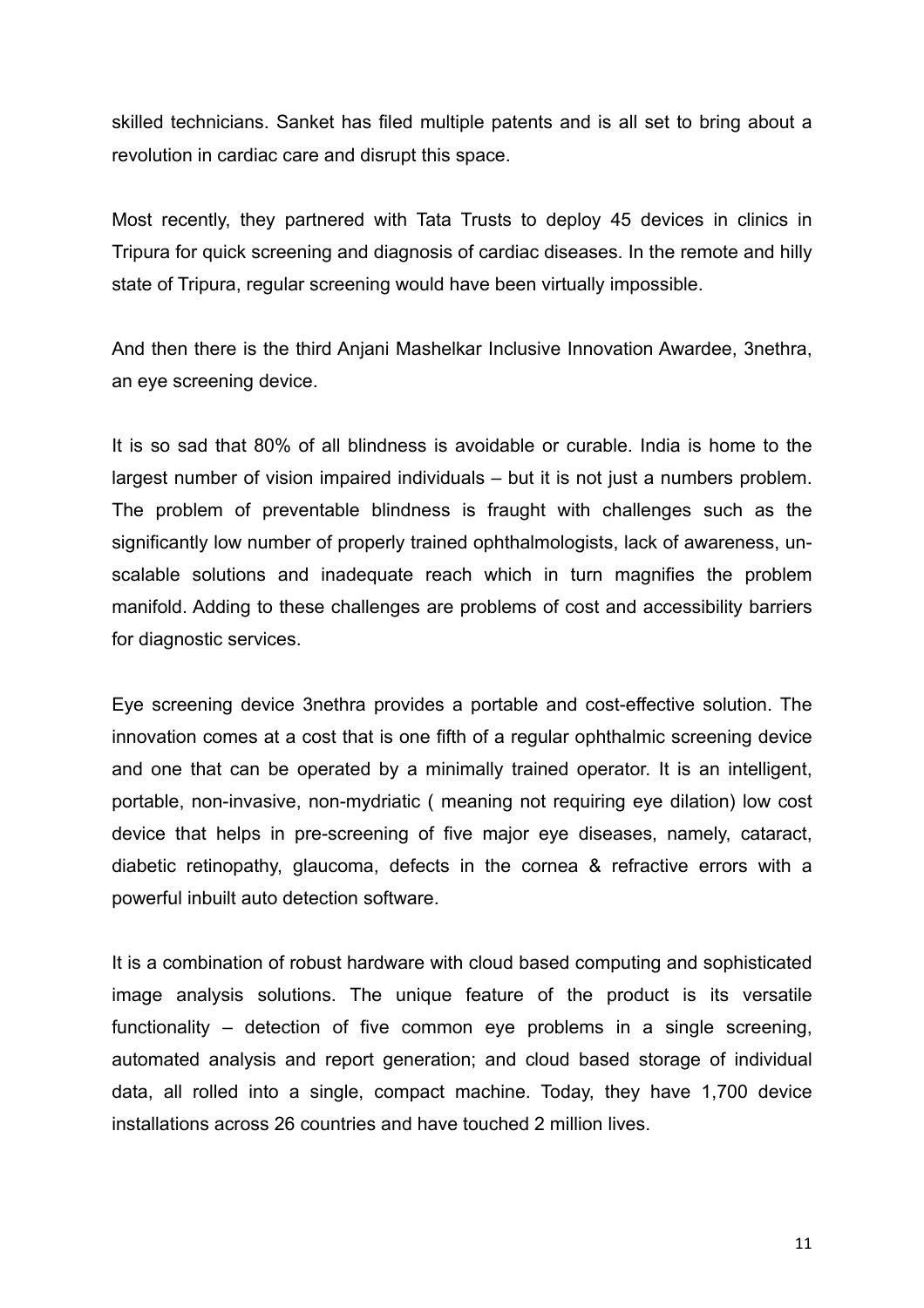# **Public Procurement Policy for ASSURED Innovation**

I have shared with you a few examples of ASSURED innovations, but India is home to dozens, perhaps hundreds of such innovations, which could have been ASSURED Innovations. There are many young Indians championing the cause of development and who have been endowed with unique attributes of innovation, compassion and passion.

But it is a sad fact that in terms of ASSURED innovation, from supply side, they managed the elements of A, U, R, E and D but missed on S & S, meaning they could not achieve scale and sustainability. One was a near miss. Another was a total miss. Let me talk about the near miss first.

We covered Anjani Mashelkar Inclusive Innovation Award in three of India's most pressing health concerns – cancer, cardiovascular disease and needless blindness. But there's another that demands our attention: dengue. The winner last year was Navin Khanna dealing with the challenge of Dengue detection. Dengue is a neglected mosquito born viral disease that is rapidly spreading globally. Dengue incidence has increased by more than 30-fold in the past 50 years. Currently, half of the global population lives under dengue threat.

At the International Centre for Genetic Engineering and Biotechnology in India, Dr. Navin Khanna developed a test that can help address this problem. The three-in-one 'Dengue Day 1 Test' can detect dengue fever within minutes on day one of the fever, affordably in resource-poor settings. It can differentiate between primary and secondary dengue virus infections, which is so vital for clinical management of dengue infected individuals. Interestingly, it can also detect the presence of the virus in a mosquito.

The test kit is now a market leader in India, having captured more than 80% market share. Its cost is 3 to 4 times less than a conventional test at a little over \$2 per test.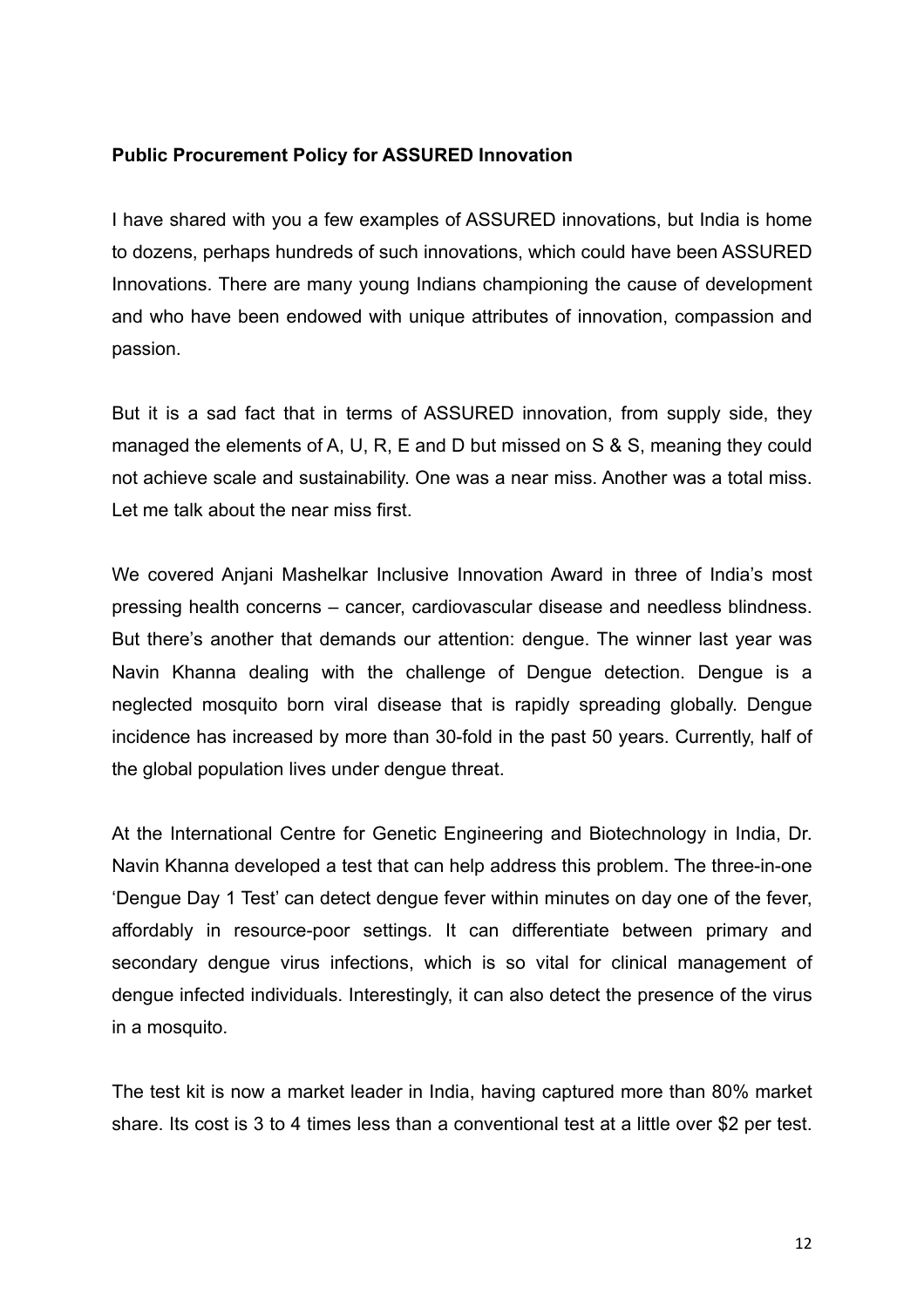The test kit is now being exported to other countries too. However, their path to success wasn't an easy one.

Despite having a high-performing rapid dengue test that could detect both primary and secondary dengue virus infections in a reliable manner, it was still an uphill task to get it accepted by the end-users. It was 2013, and many cities in India witnessed a large number of dengue cases. Three companies from USA, Australia and South Korea sold their yearly stock of dengue test kits within a few weeks and no test kit was available for use in the Indian market. When the India-made kit was offered to them, it was met with a great resistance. Most end-users were unwilling to try a new kit and were waiting for arrival of new consignments of dengue kits from other countries.

Because of the extensive paperwork required for import of these tests, companies from USA and Australia were unable to make the next shipment of dengue kits to India, however, a South Korean company was able to ship a new consignment to India. This shipment landed up in Africa by mistake instead of reaching India! So the scenario was bleak in India, no dengue kits were available and suspected dengue cases were increasing and creating mass panic. It was at this stage that the endusers relented and tried the Indian kit – after which there was no looking back. All stakeholders were delighted with the easy availability, high performing, and affordable dengue test kit. When stocks of imported kits finally showed up in India, there were no takers. In this case, serendipity and not a system played the biggest role.

So the near miss was Navin Khanna's Dengue Day 1 test. The total miss was Simputer. Let me explain.

Simputer was designed to be a low cost and portable alternative to PCs. The idea was to create shared devices that permit truly simple and natural user interfaces based on sight, touch and audio. Simputer was to read and speak in several Indian languages in its initial release. Simputer prototypes were launched by the Simputer Trust on April 25th, 2001.

13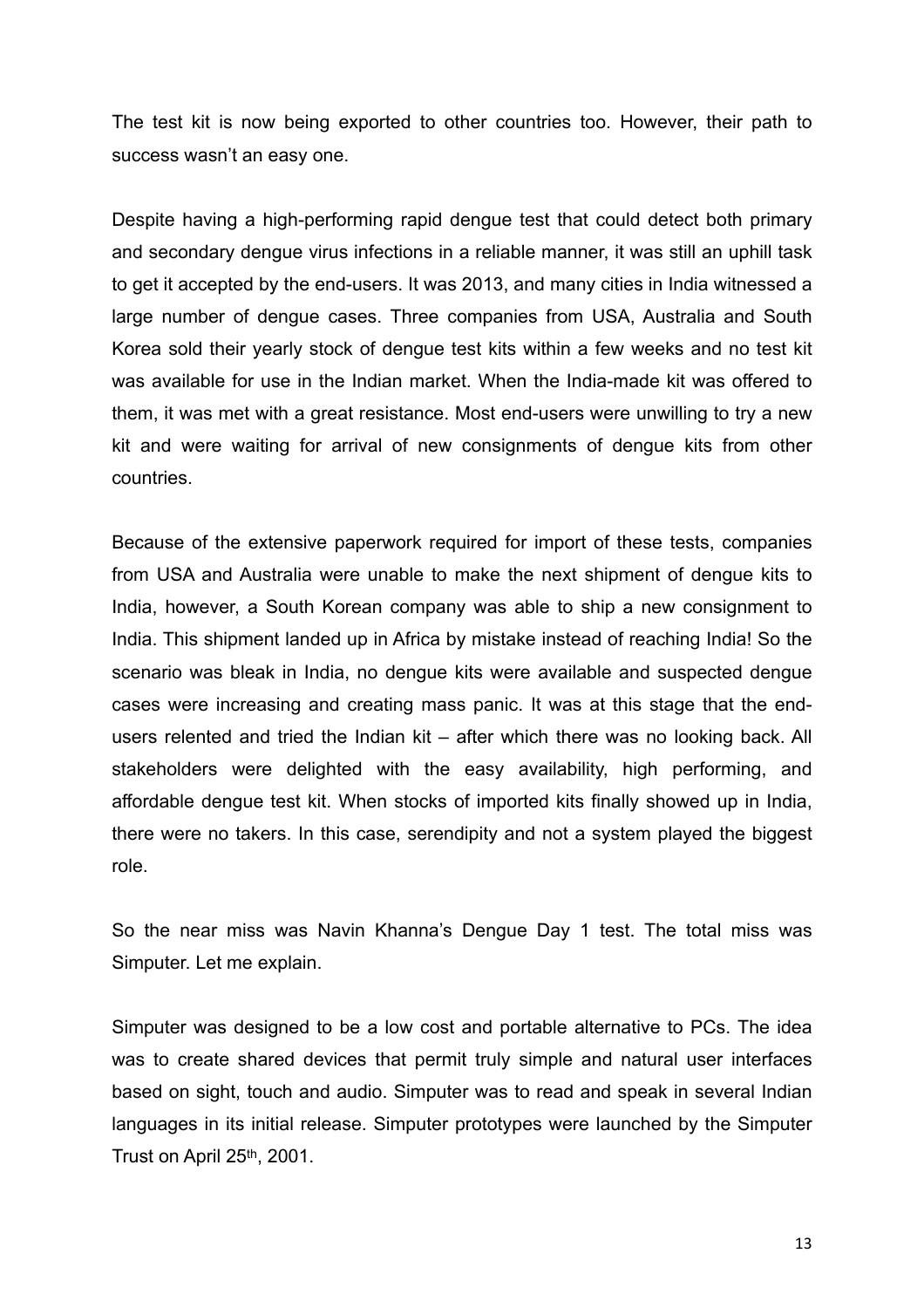It was hailed for its 'radical simplicity for universal access' Before the arrival of the smart phone in 2003, Simputer had anticipated some breakthrough technologies that are now commonplace in mobile devices. One of them was the accelerometer, introduced to the rest of the world for the first time in the iPhone. The other was doodle on mail, the ability to write on a phone, that was later a major feature on the Samsung Galaxy phones.

Bruce Sterling writing in New York Times magazine had said, "The most significant innovation in computer technology in 2001 was not Apple's gleaming titanium PowerBook G4 or Microsoft's Windows XP. It was the Simputer, a net-linked, radically simple portable computer, intended to bring the computer revolution to the third world.…"

Despite having achieved the elements of A, U, R, E & D in ASSURED, what went missing was S & S, namely scale and sustainability. This was because of the absence of innovation-friendly public procurement policy despite many rural-specific demonstrations.

Innovations are products of creative interaction of supply and demand. Besides supply side initiatives, we need aggressive demand side initiatives – and public procurement is an obvious choice. With large procurement budgets, the government can not only be the biggest, but also the most influential and demanding customer of these innovations, making them truly ASSURED.

The government approach could be based on three pillars. First, government could act as the `first buyer' and an 'early user' for small, innovative firms and manage the consequent risk thus providing the initial revenue and customer feedback they need to survive and refine their products and services so that they can later compete effectively in the global marketplace. Interestingly, based on a survey of 1,100 innovative firms in Germany, it was found that public procurement is especially effective for smaller firms in regions under economic stress, a helpful lesson for India.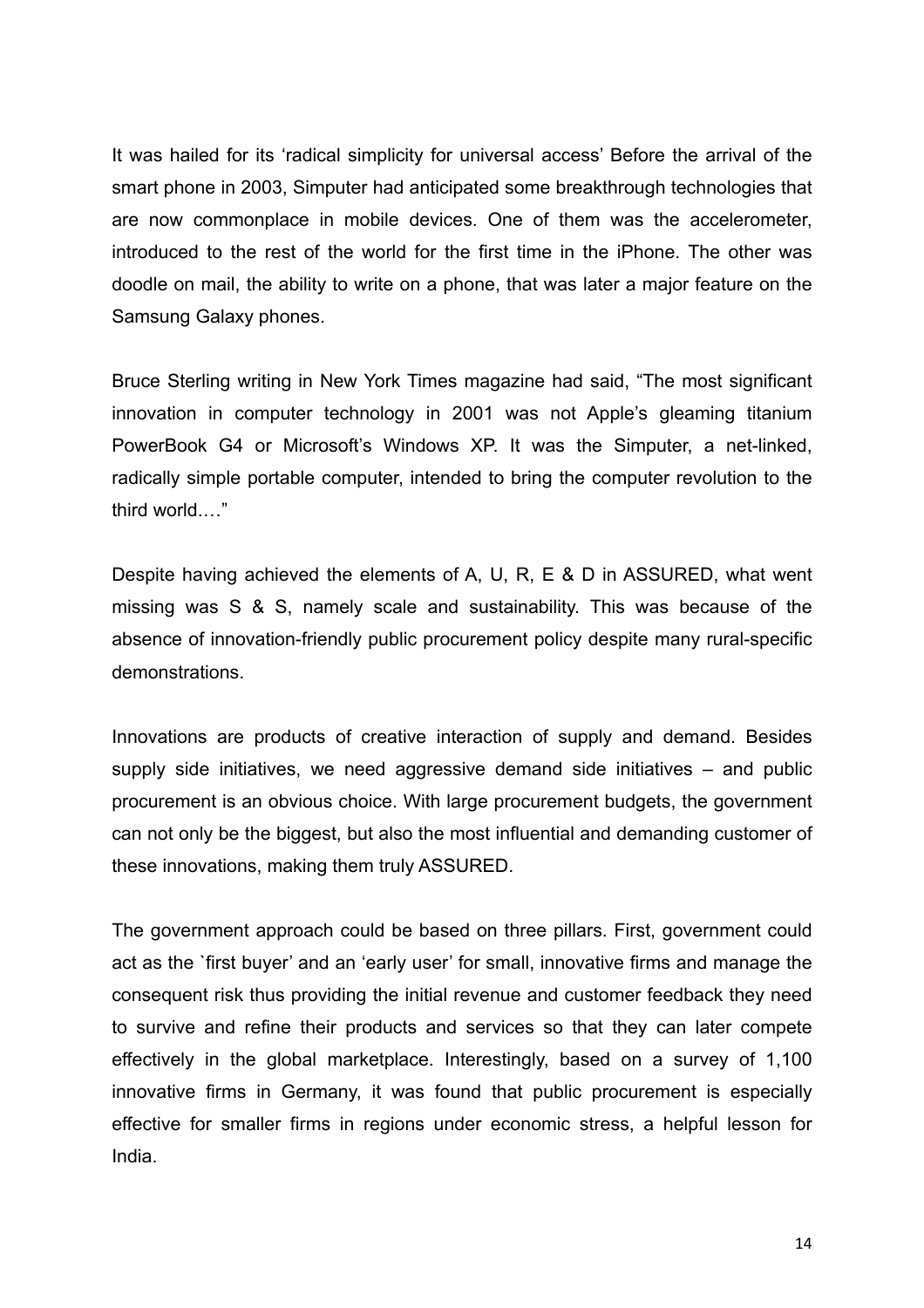Second, government can set up regulations that can successfully drive innovation either indirectly through altering market structure and affecting the funds available for investment, or directly through boosting or limiting demand for particular products and services.

Third, government can set standards that can create market power by creating demand for innovation. Agreed standards will ensure that the risk taken by both early adopters and innovators is lower, thus increasing investment in innovation. The standards should be set at a demanding level of functionality without specifying which solution must be followed. By not prescribing a specific route, innovation is bound to flourish.

#### **Role of Strong Public Policy**

There is also a case where private sector wanted to do public good, but due to lack of public policy, it did not scale up.

As we all know – and some of us may have experienced – poverty forms a vicious circle. People are poor because they are illiterate. They are illiterate because they are poor. India's National Literacy Mission has been making slow progress to address the challenge of adult literacy in India since 1988 – 'slow progress' because there are still almost 300 million adult illiterates in India.

An Indian company developed a unique technique to address this problem. FC Kohli from Tata Consultancy Services came up with an innovative teaching method based on the theory of cognition and laws of perception. Their initiative, called Computer Based Functional Literacy or CBFL could teach an illiterate individual to read a newspaper with only 40 hours of training! They took a systems approach and used multimedia to focus on words rather than the alphabet. Their technique harmonized visual and audio patterns to enable reading, and helped retention of cognized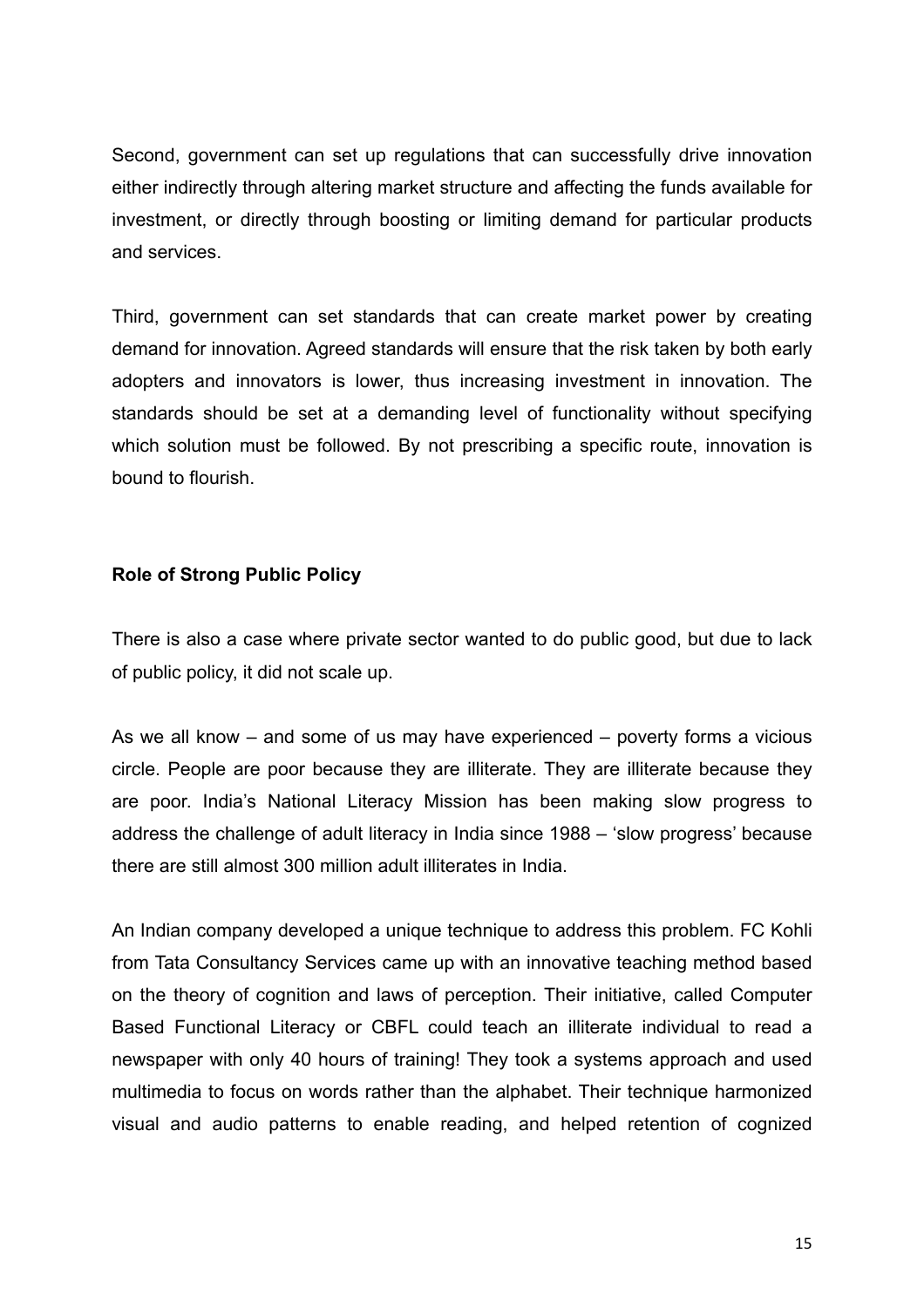patterns in subconscious memory. The cost worked out to only \$2 per person, as opposed to \$16 per person using conventional methods.

CBFL didn't require any certified professional teachers – only para-teachers called 'preraks', which is Hindi for inspirers. CBFL's dropout rates at 10-12% were much lower than that of conventional initiatives. It allowed for both flexibility in learning and standardisation in teaching. While the method focused on reading, it acted as a trigger for people to learn to write on their own. This experiment was first conducted in Medak village near Hyderabad. Without a trained teacher, the women started reading the newspaper in Telugu in 8 to 10 weeks. Thereafter, FC Kohli's team carried out more experiments at 80 centres, and with over 1000 adult participants. The results were spectacular.

If we had wholeheartedly adopted this in India, our entire population could have been made literate in just 5 to 7 years! The potential was massive - there are 800 million illiterates in the world – this innovation could make them literate by spending less than US\$2 billion. However, lack of the right policy environment limited CBFL's scaleup. IT ministries or literacy departments didn't partner with CBFL. There was no infrastructure support for network and the mass procurement of IT hardware posed huge logistical problems. Add to that issues related to customs clearances, octroi and other similar tariffs. This is a glaring example of when an innovation could have impacted not just India, but the entire world, but still failed to scale up due to lack of support.

But here is a contrary example of how a hard and strong public policy can work. Just over a year ago, I would have said that we stand on the cusp of a digital revolution. Today, I can say without any ambiguity that we are right in the midst of it. Our nation created history in 2014 when under the Pradhan Mantri Jan Dhan Yojna 1,80,96,130 bank accounts were opened in India in just one week, creating a Guinness World Record. It will provide access to various basic financial services for the excluded basic savings bank account, need-based credit, remittance facility, insurance and pension. JAM combining J (Pradhan Mantri Jan Dhan Yojna), A (Aaadhar identification and authentication) and M (mobile telecommunications) created the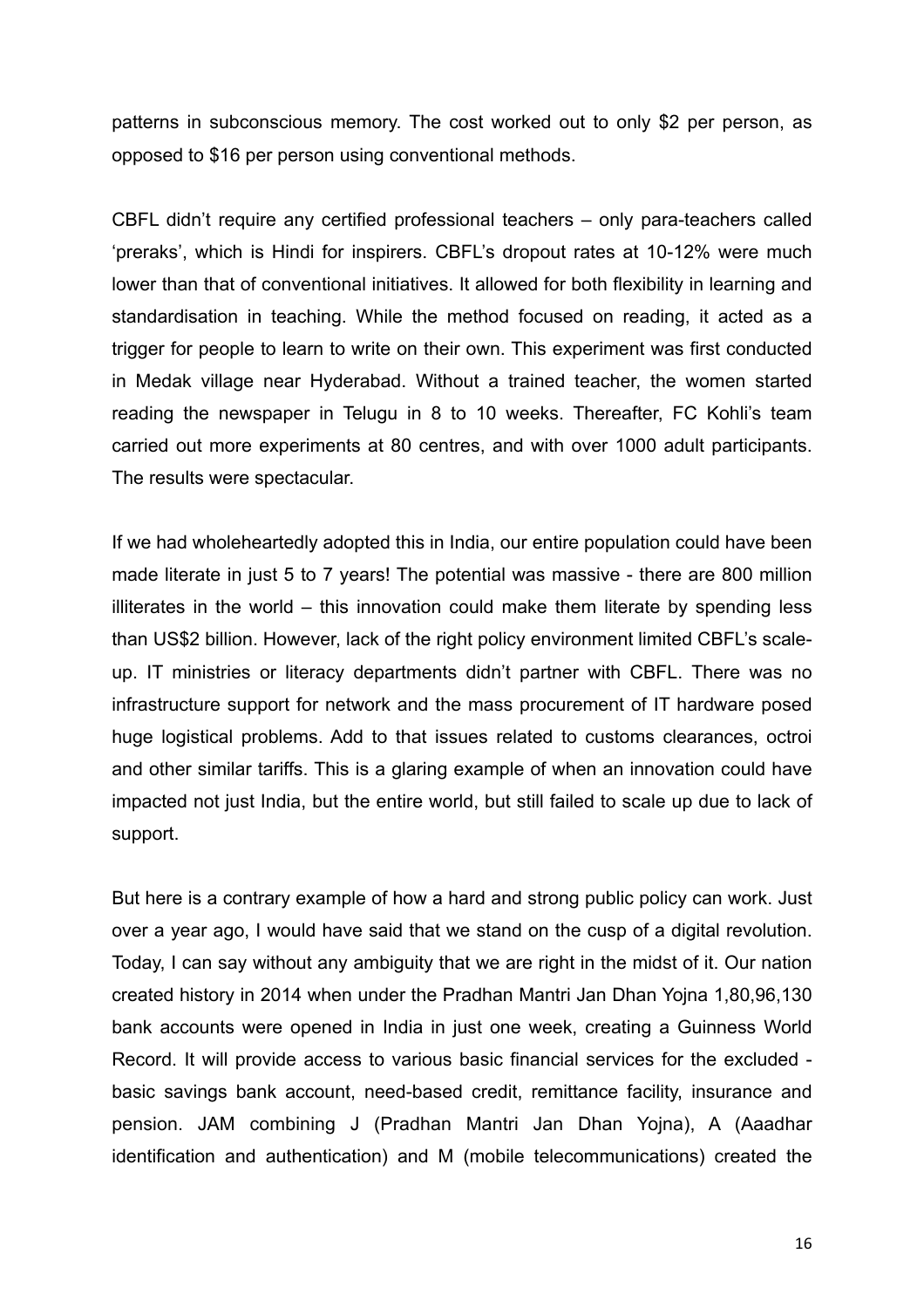fastest and largest financial inclusion in the world, with 300 million plus bank accounts opening up in record time. Before JAM, the disadvantaged sections of society were exploited by money lenders – both in rural and urban area. This bold policy innovation will allow for large-scale, technology-enabled, and real-time delivery of welfare services.

Just like India jumped from landline to mobile telephony, Jan Dhan, Aadhar & Mobile (JAM) will together allow us to leapfrog into the next phase of financial inclusion. It will allow millions of people to become a part of the mainstream economy and provide them access equality despite income inequality. JAM has all the 7 elements of ASSURED.

It is glaringly obvious that the tide of exponential technology, where performance is rising exponentially and costs are falling exponentially, will make many things previously considered impossible possible in entirely unbelievable ways and timelines making the goal of achieving ASSURED innovation easier. ASSURED innovation can greatly help any country in achieving multiple objectives. First, social harmony. It will help in creating access equality despite income inequality. Second, affordability. It will lead to scale, thus bringing equity to any population. Third, excellence. On one hand, excellence will meet the rising aspirations of local populace for high quality goods and services. On the other hand, excellence will open up opportunities for competitive exports to global markets.

#### **Indian Business can do well by doing Good – How?**

Many of these game-changing ASSURED innovations have some tenets in common. For instance, converting non consumers to consumers; rethinking – not just remodelling – offerings; innovating across product, process and business model; and putting 'better' before 'cheaper'. The perspective should shift to seeing suppliers as partners, employees as innovators and customers as people.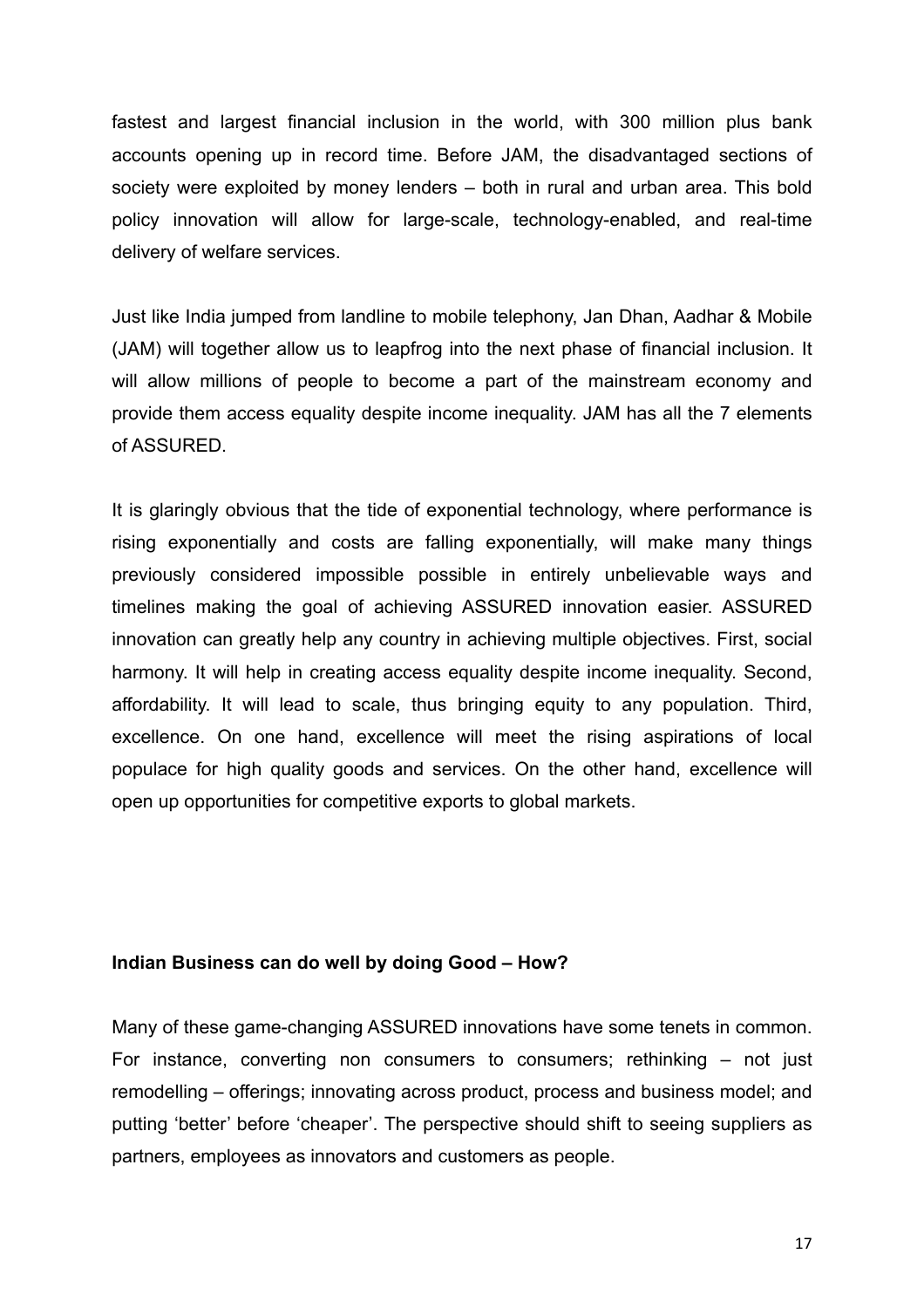On the consumer front, it is important to foster empathy and explore co-creation, attack problems that MUST be solved, not those that CAN be solved. What can be done internally? Setting 'stretch goals' that sound impossible, challenging the fundamentals, putting your best minds to work, learning from unrelated domains, and interacting with top notch innovators. Making high technology work for the poor is important, but even more important is believing that they can adapt to it  $-$  they always do. They are demanding and exacting about what they want from a product or service.

The research, design and development teams must change their mind sets. Besides aiming at technologically sophisticated performance rich products, they must move towards frugal, functional but high quality products. Rather than removing features to reduce costs, they must reinvent the products ground up. Rather than 'technology push product out' approach, they must move to 'customer centric market based' approach. Rather than using developed world products to transform the existing markets, they must build new global growth platforms based on emerging market needs. Further, business must try to straddle the entire economic pyramid by not just aiming for premium price high margin products but also going for affordable price high volume products. Finally, they must move from current markets-old money mind set, where they keep on fighting for increasing share of a constant sized pie, to new markets -new money mind set, which will help them take a share of the resultant bigger sized pie.

But fundamentally, more than anything else, it requires one to believe in the idea that happiness, health, prosperity, and peace are basic human rights. That people, regardless of caste, creed, gender, nationality etc. are people first. Innovation not just for those who can afford it – but for those who need it most.

Let me sum this up. ASSURED Innovation is the backbone of CSR 2.0. ASSURED Innovation is the way by which private sector can achieve the noble goal of doing well by doing good'. ASSURED Innovation can be a "two word" National Innovation Policy statement for many countries in the world. ASSURED Innovation can